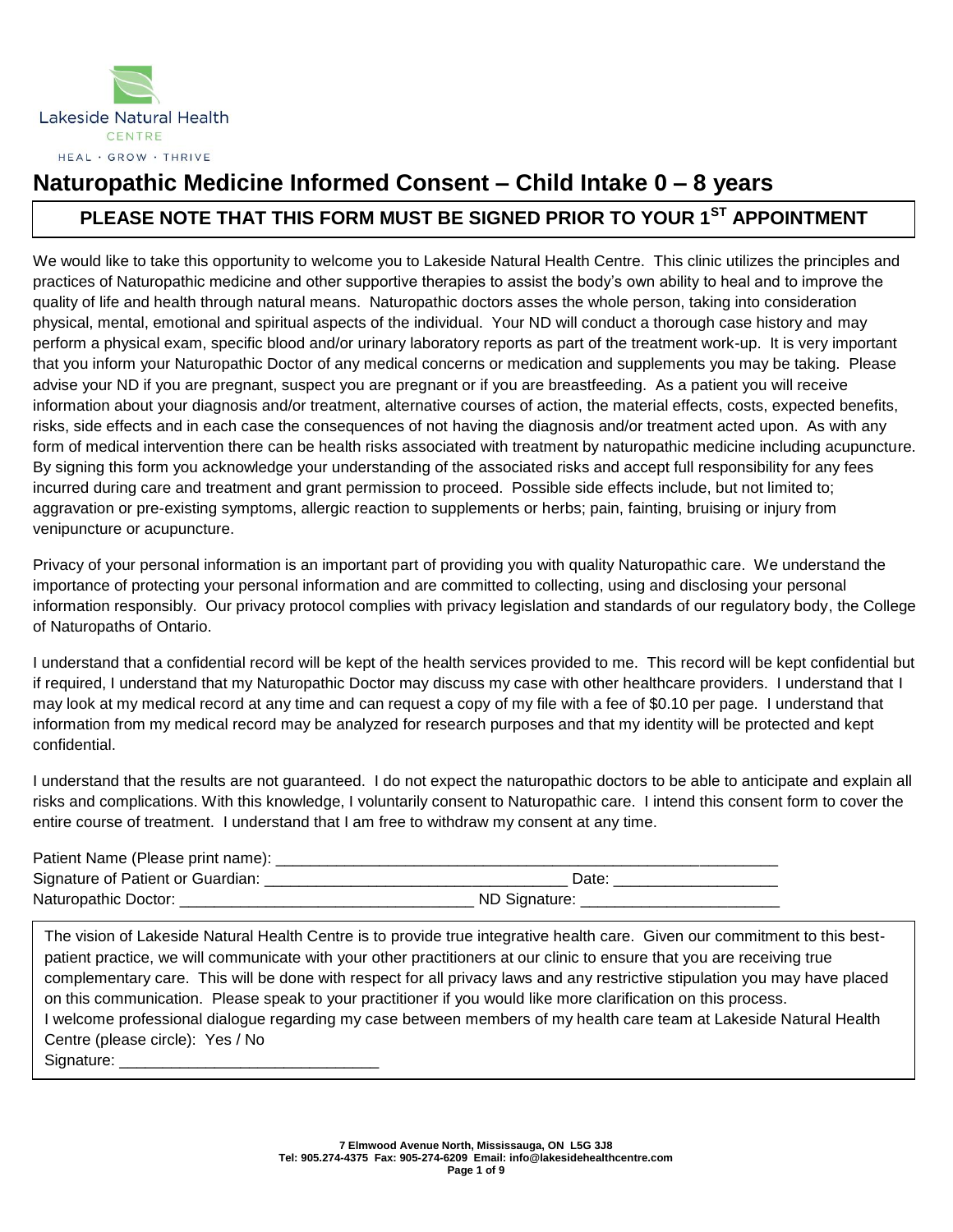

## **Billing Authorization Form**

# **PLEASE NOTE THAT THIS FORM MUST BE SIGNED PRIOR TO YOUR 1ST APPOINTMENT**

## **Credit Card on File:**

Client's Name: \_\_\_\_\_\_\_\_\_\_\_\_\_\_\_\_\_\_\_\_\_\_\_\_\_\_\_\_\_\_\_\_\_\_\_\_\_\_\_\_\_\_\_\_\_\_\_\_\_\_\_\_

Name as it appears on the credit card: \_\_\_\_\_\_\_\_\_\_\_\_\_\_\_\_\_\_\_\_\_\_\_\_\_\_\_\_\_\_\_\_\_

Type of credit card (please circle): MasterCard / Visa

| Card Number: |  |  |  |  |
|--------------|--|--|--|--|
|--------------|--|--|--|--|

Expiration Date (month/year): \_\_\_\_\_\_\_\_\_\_\_\_\_\_\_\_

## **Cancellation Policy:**

Your appointment has been reserved especially for you therefore we ask that you provide the clinic with at least 48 hours advance notice if you need to cancel your appointment. Cancellations with less than 48 hours' notice are subjected to a charge of 100% of the fee for the service scheduled. We appreciate your cooperation with our clinic policy.

I, \_\_\_\_\_\_\_\_\_\_\_\_\_\_\_\_\_\_\_\_\_\_\_\_\_\_\_\_\_\_\_\_\_\_\_\_\_, authorize Lakeside Natural Health Centre to process the above credit card as "Signature on File" for any balance due on my account past 30 days and for any appointments not cancelled in accordance with Lakeside Natural Health Centre's cancellation policy. I understand that a receipt will be promptly sent to me upon any charges.

| Patient / Cardholder's Signature: | Date |
|-----------------------------------|------|
|-----------------------------------|------|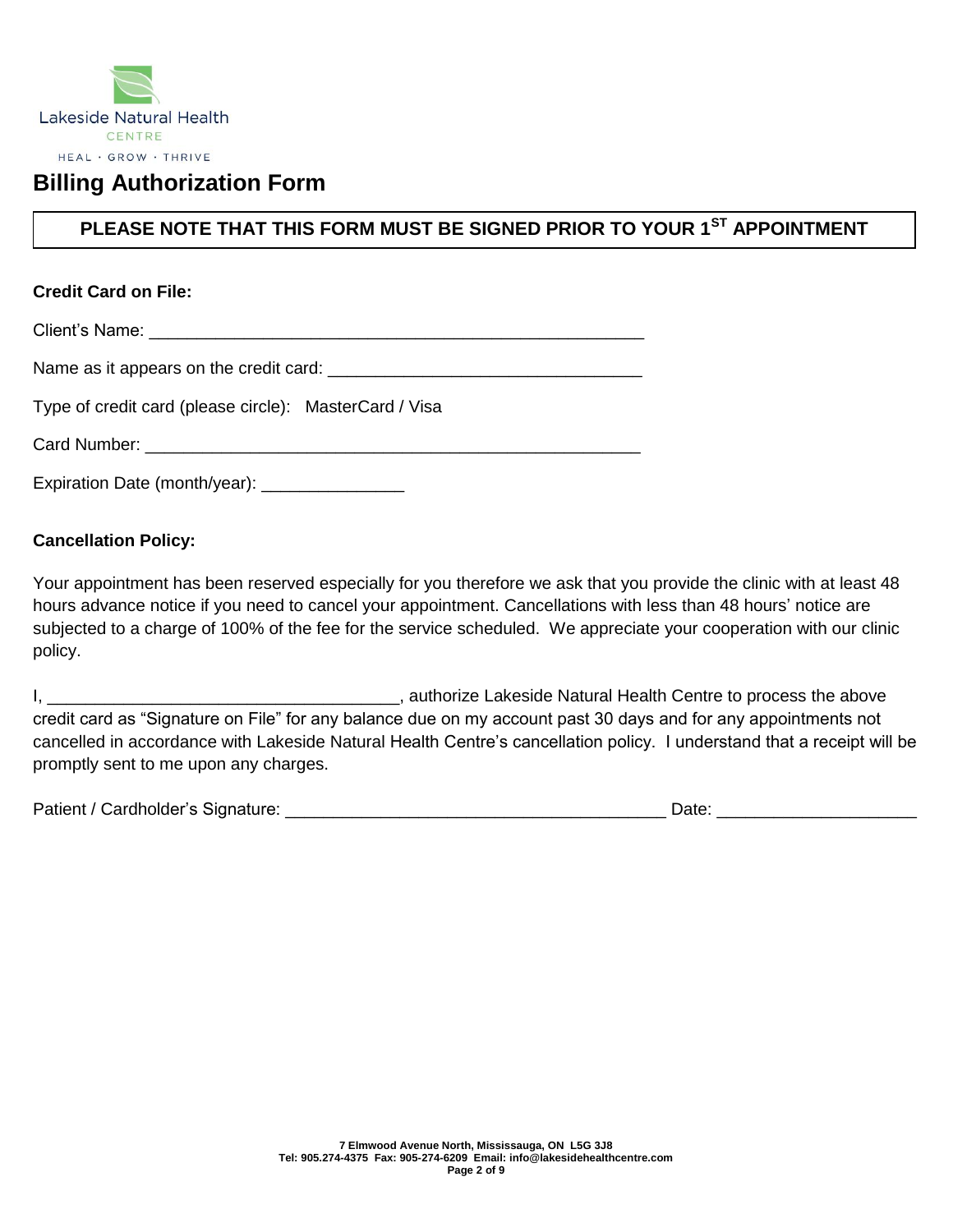

# **Naturopathic Medicine – Pediatric Intake Form (0 to 8 years)**

Please complete the following form to provide us with the background information we require to ensure you receive comprehensive care. It should take 15 – 20 minutes.

### **Contact Information:**

| Name                          |                                                                      |                                                                                                                          | Occupation               |                                                                |
|-------------------------------|----------------------------------------------------------------------|--------------------------------------------------------------------------------------------------------------------------|--------------------------|----------------------------------------------------------------|
| Date of Birth                 | D<br>М                                                               |                                                                                                                          | Work #                   |                                                                |
| Gender (circle)               | Male / Female                                                        | $\overline{\phantom{a}}$ Age                                                                                             | Cell #                   |                                                                |
| Home #                        | <u> 1980 - Johann Barn, mars an t-Amerikaansk politiker (* 1908)</u> |                                                                                                                          | Email                    |                                                                |
| Address                       |                                                                      |                                                                                                                          | <b>Emergency Contact</b> |                                                                |
|                               |                                                                      |                                                                                                                          | Emergency Contact #      | <u> 1989 - Johann Barbara, margaret eta idazlea (h. 1989).</u> |
|                               |                                                                      |                                                                                                                          | Health Card #            |                                                                |
|                               |                                                                      | YES / NO Can we send you our monthly newsletter and new event listings via email? Your email address will not be shared. |                          |                                                                |
|                               |                                                                      |                                                                                                                          |                          |                                                                |
|                               | Health Concerns (List in order of importance):                       |                                                                                                                          |                          |                                                                |
| 1.                            |                                                                      | 3.                                                                                                                       |                          |                                                                |
| 2.                            |                                                                      | 4.                                                                                                                       |                          |                                                                |
| <b>Primary Contact:</b>       |                                                                      |                                                                                                                          |                          |                                                                |
| Name                          |                                                                      |                                                                                                                          | Home #                   |                                                                |
| Relationship                  | <u> 1980 - Johann Barn, margaret eta idazlear (h. 1980).</u>         |                                                                                                                          | Work #                   |                                                                |
| <b>Address</b>                |                                                                      |                                                                                                                          | Cell #                   |                                                                |
|                               |                                                                      |                                                                                                                          | Email                    |                                                                |
| <b>Secondary Contact:</b>     |                                                                      |                                                                                                                          |                          |                                                                |
| Name                          |                                                                      |                                                                                                                          | Home #                   |                                                                |
| Relationship                  |                                                                      |                                                                                                                          | Work #                   |                                                                |
| Address                       |                                                                      |                                                                                                                          | Cell #                   |                                                                |
|                               |                                                                      |                                                                                                                          | Email                    |                                                                |
| <b>Health Care Providers:</b> |                                                                      |                                                                                                                          |                          |                                                                |
|                               |                                                                      |                                                                                                                          | Specialist               |                                                                |
| Phone #                       |                                                                      |                                                                                                                          | Phone #                  |                                                                |
| Fax #                         |                                                                      |                                                                                                                          | Fax #                    |                                                                |
| Dentist                       |                                                                      |                                                                                                                          | <b>Other Provider</b>    |                                                                |
| Phone #                       |                                                                      |                                                                                                                          | Name                     |                                                                |
| Fax #                         |                                                                      |                                                                                                                          | Phone #                  |                                                                |
|                               | <b>Medical and Lifestyle Information</b>                             |                                                                                                                          |                          |                                                                |
|                               | Please check if your child has had the following:                    |                                                                                                                          |                          |                                                                |
| $\Box$ Asthma                 | $\Box$ Jaundice                                                      | □ Mumps                                                                                                                  | $\Box$ Rheumatic fever   | $\Box$ Mononucleosis                                           |
| $\Box$ Cold or influenza      | $\Box$ Diabetes                                                      | $\Box$ Rubella                                                                                                           | Scarlet fever<br>п       | $\Box$ Impetigo                                                |
| $\Box$ Fever (above 105°F)    | $\Box$ Ear infections                                                | $\Box$ Warts                                                                                                             | $\Box$ Polio             | $\Box$ Eczema                                                  |
| □ Cough                       |                                                                      | $\Box$ Chicken pox                                                                                                       | $\Box$ Strep throat      | □ Whooping cough                                               |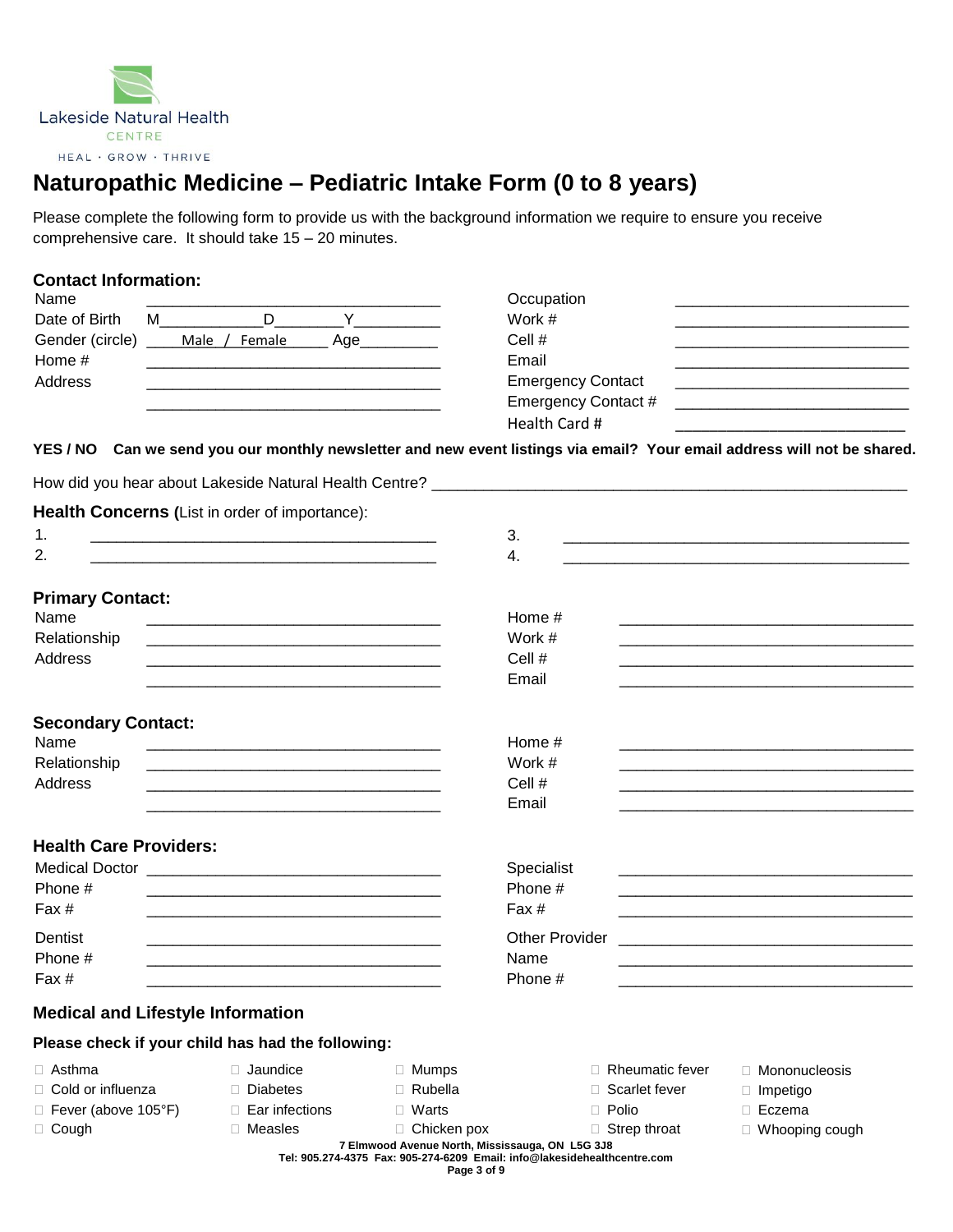

| <b>General Information:</b>                                                                                                                          |
|------------------------------------------------------------------------------------------------------------------------------------------------------|
| Energy level: $\frac{1}{\sqrt{10}}$ / 10 (0 – no energy, 10 – abundance of energy)<br>General state of health (circle one): excellent good fair poor |
| How many times have they taken antibiotics in the last 5 years? _____<br>Is your child a sound sleeper? (circle one): YES / NO                       |
| How many hours of sleep does your child get per night? _____<br>How many hours of sleep does your child get per day? _____                           |
|                                                                                                                                                      |
| nightmares<br>sleep on stomach<br>Quality of sleep (circle): easily aroused hard to wake<br>sleep on back                                            |
| Has there been a significant gain or loss of weight? (circle one): YES / NO                                                                          |
| Please explain:                                                                                                                                      |
| Has there been a failure to gain weight appropriate for your child's age? (circle one): YES / NO                                                     |
| Please explain:                                                                                                                                      |
| Is your child in? (circle one) home-care (with whom?): _______________<br>day care<br>school                                                         |
|                                                                                                                                                      |
| How is your child's social or academic performance? ______________                                                                                   |
|                                                                                                                                                      |
| How often does your child play outside?<br>_____________ hours/weekday _____________ hours/weekend                                                   |
| How often does your child watch television? ___________________ hours/weekday _______________ hours/weekend                                          |
| How often does your child use electronic devices? ____________ hours/weekday ____________ hours/weekend                                              |
| Does anyone in the household smoke? (circle one): YES / NO Are there animals in the home? (circle one): YES / NO Type?                               |
| How is the child's home heated? ________________ How old is the child's home? _______ Has it been newly renovated? circle one): YES / NO             |
| Please describe the emotional climate of the child's home:                                                                                           |
| Do you know of any toxins/hazards the child is regularly exposed to (home, school, hobbies, etc.)? For example, mould, asbestos, lead paint,         |
| pesticides, bug repellent, rodent toxins, etc. Please list: ___________________________                                                              |
| Please indicate the number of hours each parent is away from the child. Father _____ hours<br>Mother<br>hours                                        |
| Has your child experienced any other trauma or loss in their life? (circle one): YES / NO                                                            |
|                                                                                                                                                      |

## **Medical Conditions:** Please indicate any serious illnesses, conditions or reasons for hospitalizations

| <b>Illness/ Hospitalization</b> | <b>Date of Diagnosis</b> | Diagnosed by? | Is the condition still present? | <b>Symptoms</b> |
|---------------------------------|--------------------------|---------------|---------------------------------|-----------------|
|                                 |                          |               |                                 |                 |
|                                 |                          |               |                                 |                 |
|                                 |                          |               |                                 |                 |
|                                 |                          |               |                                 |                 |

#### **Allergies or Food sensitivities:** Please indicate any allergies and/or serious food sensitivities

| <b>Allergy / Sensitivity</b> | <b>Severity of reactions</b> |
|------------------------------|------------------------------|
|                              |                              |
|                              |                              |
|                              |                              |
|                              |                              |

#### **Medications/Supplements:** Please list all current medications/supplements/homeopathics and over-the-counter medications

| <b>Medication/Supplement</b> | Dose/Length of use | <b>Condition it is treating</b> |
|------------------------------|--------------------|---------------------------------|
|                              |                    |                                 |
|                              |                    |                                 |
|                              |                    |                                 |
|                              |                    |                                 |
|                              |                    |                                 |
|                              |                    |                                 |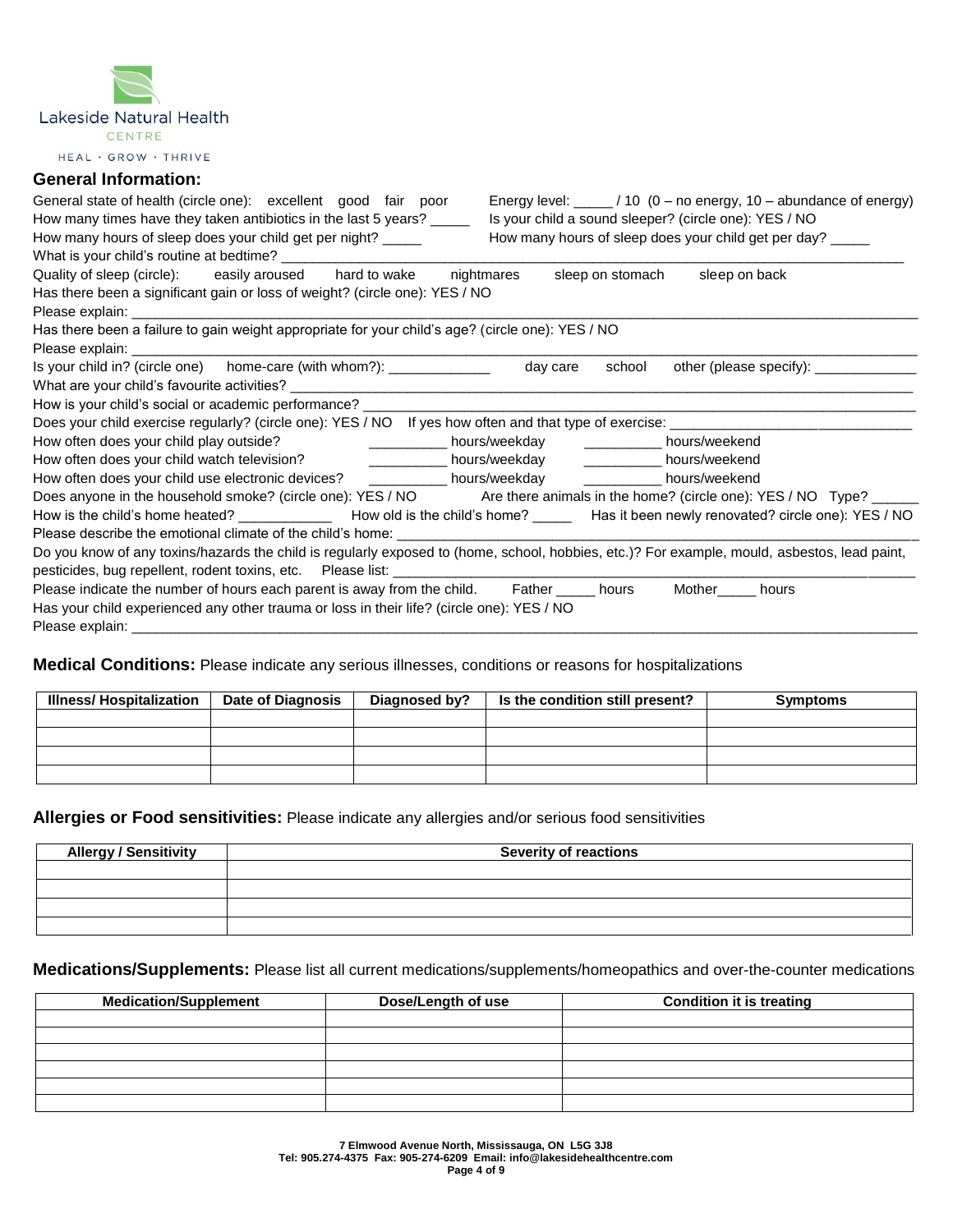

#### **Screening Tests:** Please check which of the following screening test your child has received

| Test            | M | How often | Date of last test |
|-----------------|---|-----------|-------------------|
| Blood work      |   |           |                   |
| Dental check up |   |           |                   |
| Hearing         |   |           |                   |
| Physical exam   |   |           |                   |
| Vision          |   |           |                   |
| Other           |   |           |                   |
| Other           |   |           |                   |

#### **Vaccinations:** Please check which vaccinations your child has received

| Vaccinations                         | ✔ | Age | Side Effects / Hospitalization |
|--------------------------------------|---|-----|--------------------------------|
| Chicken Pox (Varicella Zoster)       |   |     |                                |
| Diphtheria, Pertussis, Tetanus (DPT) |   |     |                                |
| Flu                                  |   |     |                                |
| Haemophilus Influenza B (Hib)        |   |     |                                |
| <b>Hepatitis A</b>                   |   |     |                                |
| <b>Hepatitis B</b>                   |   |     |                                |
| Measles, Mumps, Rubelia (MMR)        |   |     |                                |
| Meningitis (MCV, Menactra)           |   |     |                                |
| Polio                                |   |     |                                |
| Rabies                               |   |     |                                |
| Tetanus                              |   |     |                                |
| Rotavirus                            |   |     |                                |
| Other                                |   |     |                                |

#### **Family History:** Please check and indicate which family member

| Illness                | ✔ | Family member/s and age | <b>Complications/Severity</b> |
|------------------------|---|-------------------------|-------------------------------|
| Allergies              |   |                         |                               |
| Asthma                 |   |                         |                               |
| Cancer                 |   |                         |                               |
| Depression             |   |                         |                               |
| <b>Diabetes</b>        |   |                         |                               |
| Family history unknown |   |                         |                               |
| <b>Heart Disease</b>   |   |                         |                               |
| High blood pressure    |   |                         |                               |
| Infertility            |   |                         |                               |
| Kidney disease         |   |                         |                               |
| Other                  |   |                         |                               |
| Other mental illness   |   |                         |                               |
| Post-partum depression |   |                         |                               |

#### **Parents' Prenatal History**

General health of the mother before conception (circle one): Excellent Good Fair Poor Unknown Mother's age at birth: Please describe the general health of the mother before conception, include the following: diet, lifestyle, stress, exercise, substance use (alcohol, cigarettes, over-the-counter and illegal drugs): \_\_\_

\_\_\_\_\_\_\_\_\_\_\_\_\_\_\_\_\_\_\_\_\_\_\_\_\_\_\_\_\_\_\_\_\_\_\_\_\_\_\_\_\_\_\_\_\_\_\_\_\_\_\_\_\_\_\_\_\_\_\_\_\_\_\_\_\_\_\_\_\_\_\_\_\_\_\_\_\_\_\_\_\_\_\_\_\_\_\_\_\_\_\_\_\_\_\_\_\_\_\_\_\_\_\_\_\_\_\_\_\_\_\_\_\_

General health of the father before conception (circle one): Excellent Good Fair Poor Unknown Father's age at birth: Please describe the general health of the mother before conception, include the following: diet, lifestyle, stress, exercise, substance use (alcohol, cigarettes, over-the-counter and illegal drugs):

\_\_\_\_\_\_\_\_\_\_\_\_\_\_\_\_\_\_\_\_\_\_\_\_\_\_\_\_\_\_\_\_\_\_\_\_\_\_\_\_\_\_\_\_\_\_\_\_\_\_\_\_\_\_\_\_\_\_\_\_\_\_\_\_\_\_\_\_\_\_\_\_\_\_\_\_\_\_\_\_\_\_\_\_\_\_\_\_\_\_\_\_\_\_\_\_\_\_\_\_\_\_\_\_\_\_\_\_\_\_\_\_\_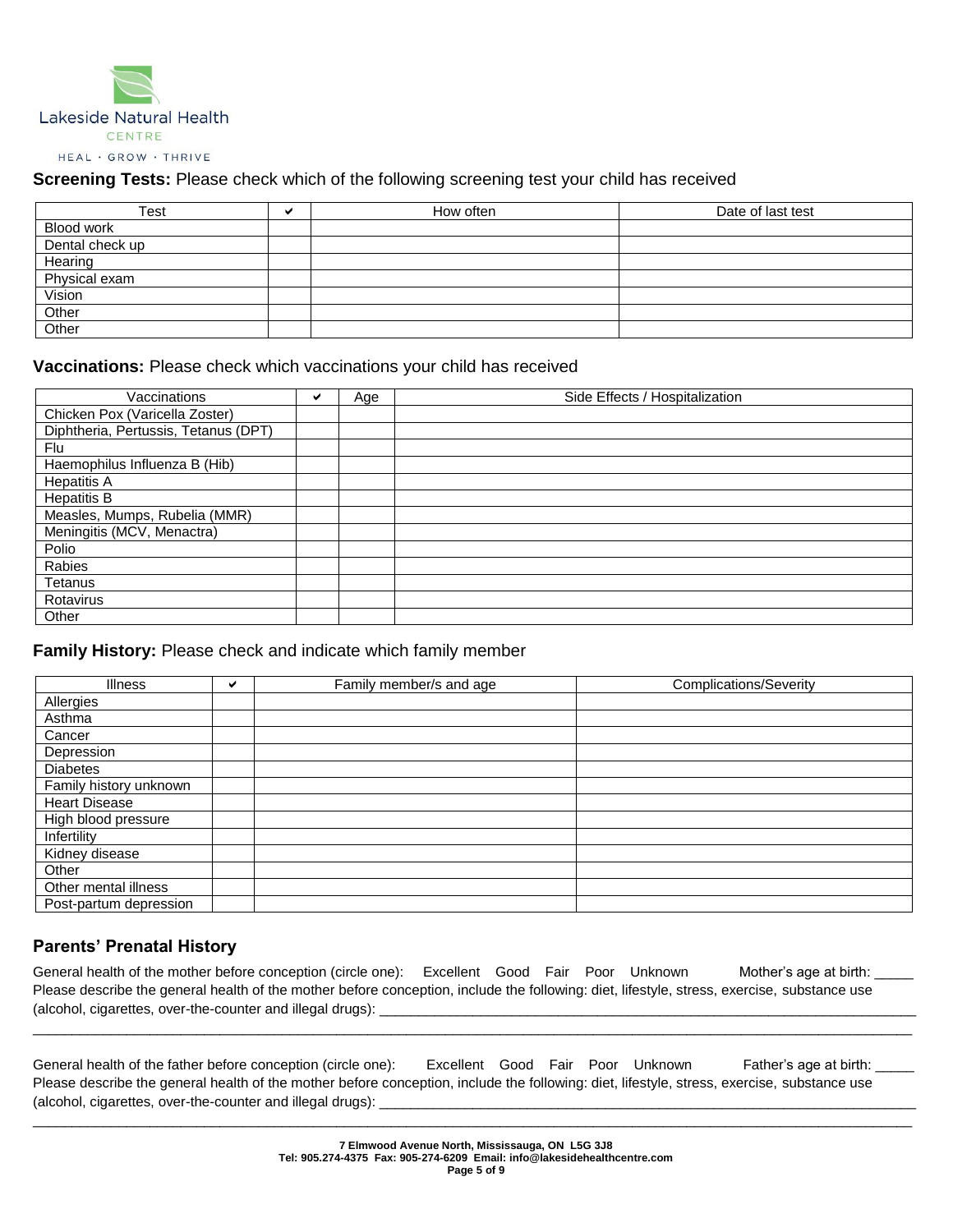

#### HEAL · GROW · THRIVE

## **Parents' Prenatal History continued**

| Parents' Prenatal History continued                                                                                                                                                                                                                                                                                                                                         |
|-----------------------------------------------------------------------------------------------------------------------------------------------------------------------------------------------------------------------------------------------------------------------------------------------------------------------------------------------------------------------------|
| Has the mother ever miscarried? (circle one): YES / NO<br>If yes please indicate date of miscarriage and at what point of the pregnancy it<br>occurred: and the contract of the contract of the contract of the contract of the contract of the contract of the contract of the contract of the contract of the contract of the contract of the contract of the contract of |
| Did the mother or has the mother ever experienced any birth complications (e.g. pre-term labour, still-births, C-section, forceps, Rh<br>compatibility complications, etc.)? Please explain: ____________________________                                                                                                                                                   |
| How was the mother's diet during pregnancy? (circle one): Excellent Good Fair Poor Unknown                                                                                                                                                                                                                                                                                  |
| Did the mother experience cravings during pregnancy? Please explain:                                                                                                                                                                                                                                                                                                        |
| Were there any difficulties with conception? (circle one): YES / NO                                                                                                                                                                                                                                                                                                         |
| If so, what were the methods used to conceive? (circle one): YES / NO Please explain: ________________________                                                                                                                                                                                                                                                              |
| Did the mother receive prenatal medical care? (circle one): YES / NO / UNKNOWN                                                                                                                                                                                                                                                                                              |
| How many ultrasounds did the mother receive and in what week or month? ____________________________                                                                                                                                                                                                                                                                         |
| Did the mother have any x-rays during the pregnancy? (circle one): YES / NO                                                                                                                                                                                                                                                                                                 |
|                                                                                                                                                                                                                                                                                                                                                                             |
| Under-weight<br>What was the weight of the mother before pregnancy? (circle one):<br>Average<br>Over-weight<br>Obese                                                                                                                                                                                                                                                        |
|                                                                                                                                                                                                                                                                                                                                                                             |
| Did the mother travel during pregnancy? (circle one): YES / NO If yes, where to and what time in pregnancy? ___________________________                                                                                                                                                                                                                                     |
|                                                                                                                                                                                                                                                                                                                                                                             |
|                                                                                                                                                                                                                                                                                                                                                                             |
| Did the mother experience any of the following during pregnancy? Please check all that apply                                                                                                                                                                                                                                                                                |
| $\Box$ Bleeding<br>□ Infections □ Vomiting<br>$\Box$ Thyroid problems<br>□ Nausea                                                                                                                                                                                                                                                                                           |
| $\Box$ Swelling in hands and feet $\Box$ Physical or emotional $\Box$ High blood pressure<br>Diabetes<br>$\Box$ Other                                                                                                                                                                                                                                                       |
| What interventions were used for any of the above conditions?                                                                                                                                                                                                                                                                                                               |

|                |                                 | Did the mother use any of the following during pregnancy? (please check) |              | □ Prescription medications     | $\Box$ Tobacco | □ Supplements |
|----------------|---------------------------------|--------------------------------------------------------------------------|--------------|--------------------------------|----------------|---------------|
| $\Box$ Alcohol | □ Homeopathics                  | $\Box$ Recreational drugs                                                | □ Botanicals | □ Over-the-counter medications |                |               |
|                | Please list dose and frequency: |                                                                          |              |                                |                |               |

## **Child's Birth History**

| Was the birth (please check): $\Box$ Vaginal $\Box$ C-Section $\Box$ Induced                                                            |  |  | $\Box$ Forceps $\Box$ Anesthesia (epidural) |                      |  |
|-----------------------------------------------------------------------------------------------------------------------------------------|--|--|---------------------------------------------|----------------------|--|
| Were there any complications? Please explain: __________________________________                                                        |  |  |                                             |                      |  |
| Where did the birth occur? (circle one): Home Hospital Birthing centre Did the mom have a (please circle)? Doula Midwife                |  |  |                                             |                      |  |
| Term length (please check and indicate time): □ Full □ Premature: ____weeks □ Late: ____weeks                                           |  |  |                                             |                      |  |
| Length of labour: ____ Weight at birth: _____lbs/kg Head circumference: _____in./cm Blood type: :____ Rh □ +ve □ -ve Apgar score: ____  |  |  |                                             |                      |  |
| Did the child experience any of the following at or shortly after birth? (please check)                                                 |  |  |                                             |                      |  |
|                                                                                                                                         |  |  |                                             |                      |  |
| <b>Developmental History</b>                                                                                                            |  |  |                                             |                      |  |
| Milestones: Please list the age at which the child reached these milestones:                                                            |  |  |                                             |                      |  |
| First held head erect ________ Sat alone ____________ Cut first tooth _________ Spoke in sentences _______ Tied own shoes               |  |  |                                             |                      |  |
| _______ Rolled over __________________ Walked alone __________ Said first words ________ Was toilet trained                             |  |  |                                             | Dressed without help |  |
|                                                                                                                                         |  |  |                                             |                      |  |
| How does the child's development compare with siblings or peers? Please explain: National Company of the child                          |  |  |                                             |                      |  |
| <b>Diet History</b>                                                                                                                     |  |  |                                             |                      |  |
| Feeding (please circle): Breast fed – for how long ______ Formula fed – for how long ______- What formula was used? ________________    |  |  |                                             |                      |  |
|                                                                                                                                         |  |  |                                             |                      |  |
|                                                                                                                                         |  |  |                                             |                      |  |
| List foods introduced before 6 months (please indicate amount give, approximate month and any reaction): ______________________________ |  |  |                                             |                      |  |
|                                                                                                                                         |  |  |                                             |                      |  |
| List foods introduced after 6 months (please indicate amount give, approximate month and any reaction): _______________________________ |  |  |                                             |                      |  |
|                                                                                                                                         |  |  |                                             |                      |  |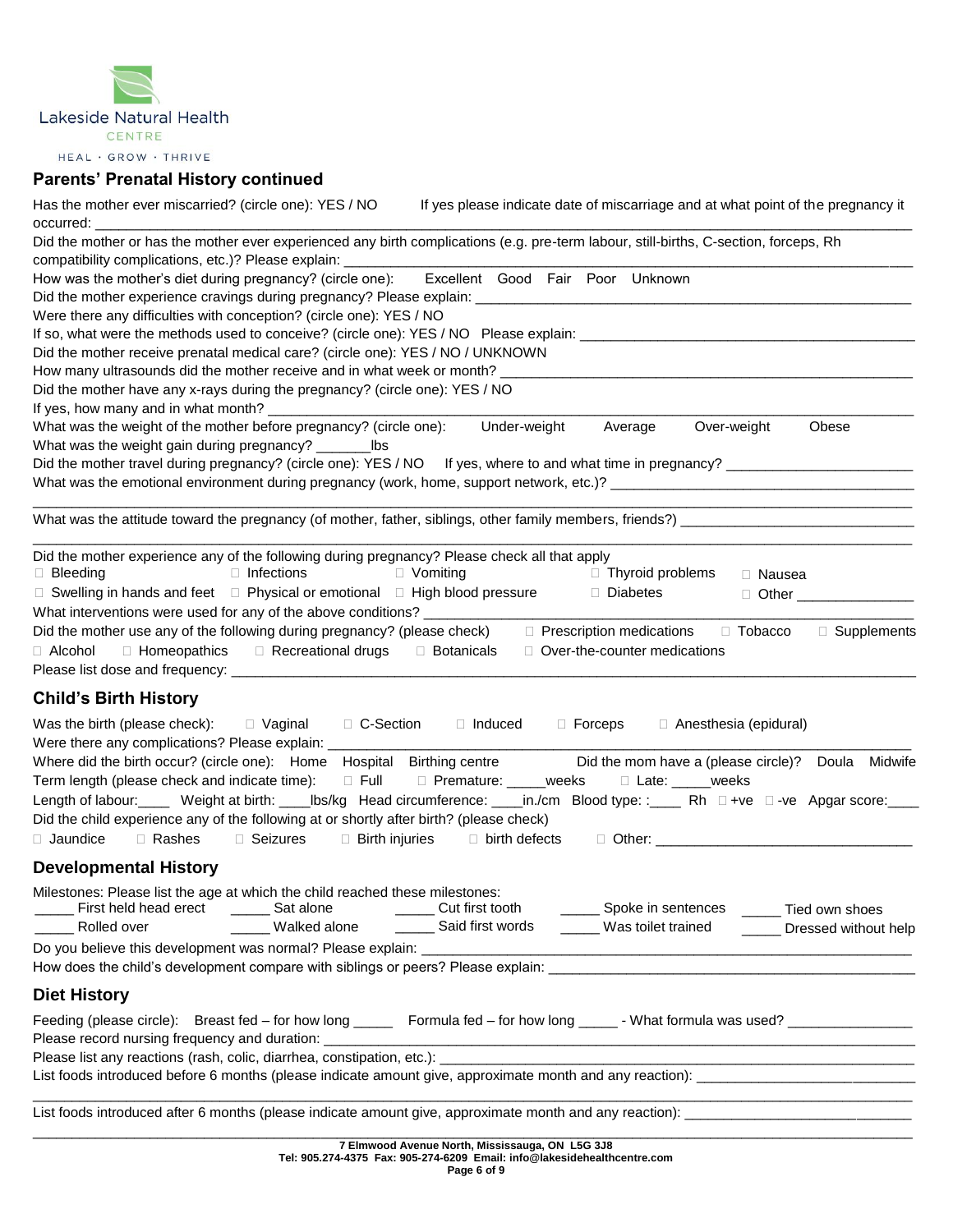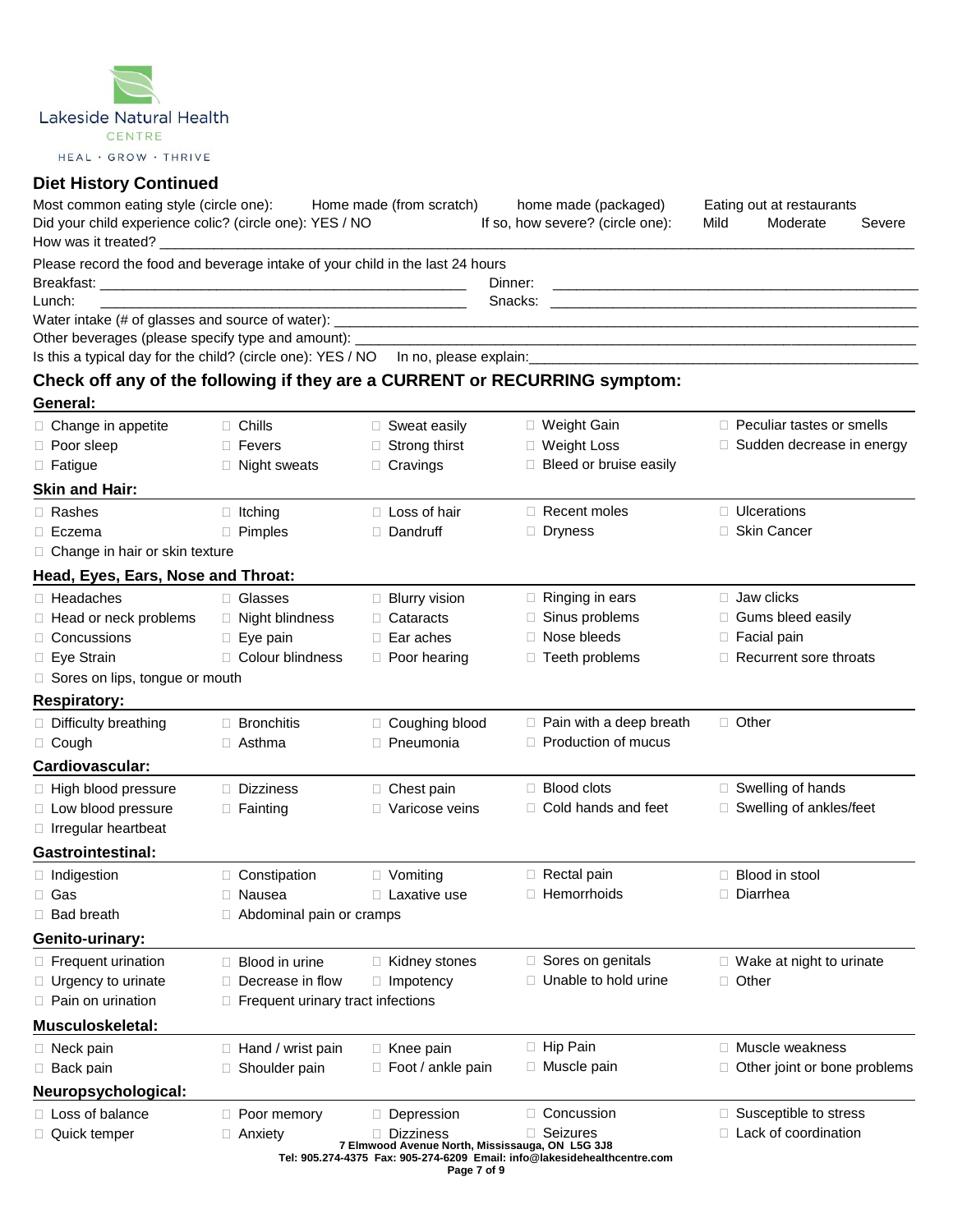**7 Elmwood Avenue North, Mississauga, ON L5G 3J8 Tel: 905.274-4375 Fax: 905-274-6209 Email: info@lakesidehealthcentre.com Page 8 of 9**